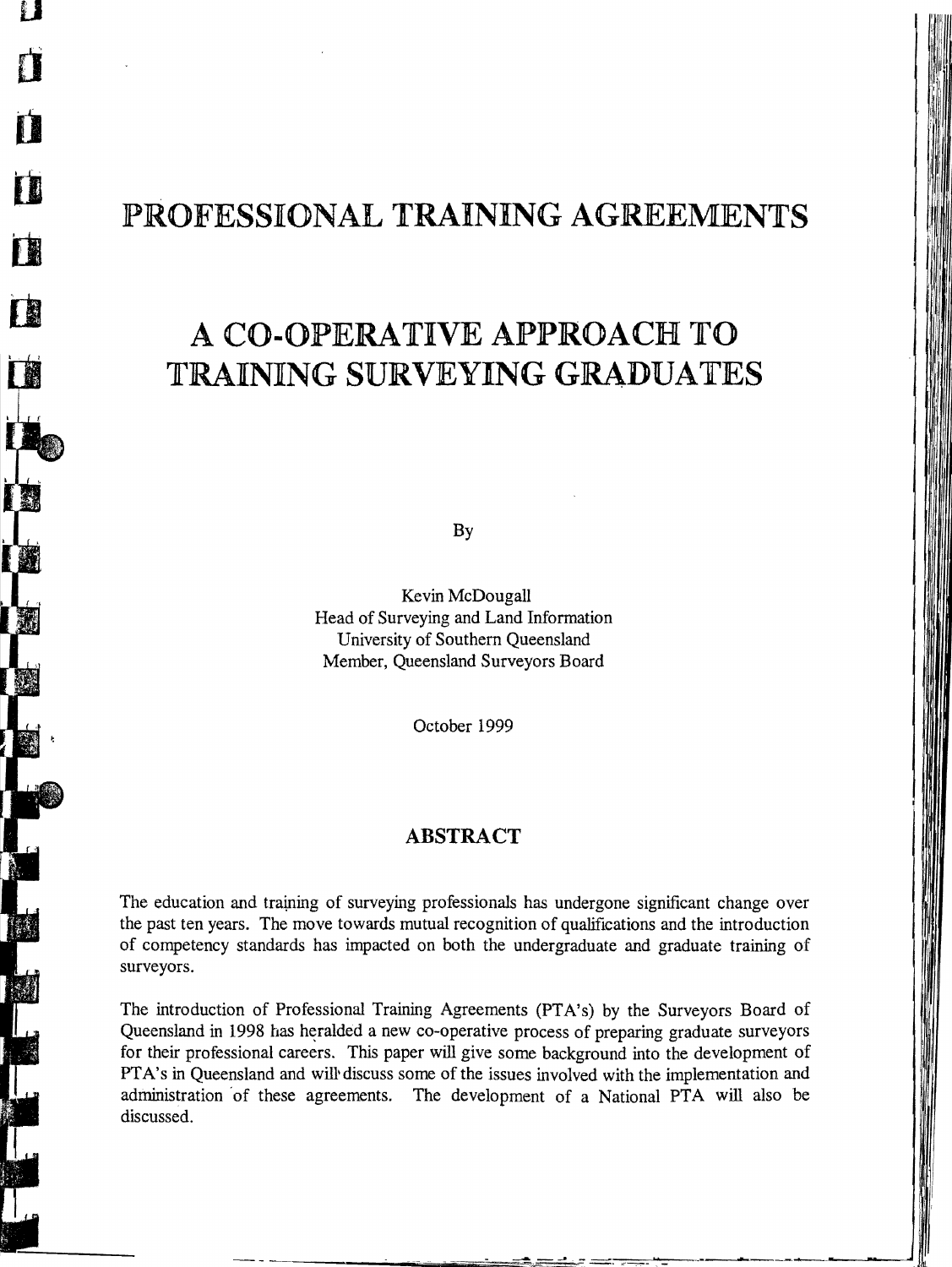# **1.0 INTRODUCTION**

I

The registration and licensing of surveyors has been undertaken by the State Boards of Surveyors with the express purpose of ensuring that the public has confidence in professional surveyors undertaking surveys in the community. The system of registration has worked The system of registration has worked effectively to the extent that the quality of the work produced by professional surveyors is invariably at a very high standard in the areas of their technical, ethical and administrative responsibilities.

This professionalism is supported by the fact that there are relatively few complaints by the public and very few disputes between surveyors. However, a review of the current system of registration has indicated that improvements in system could be made.

## **2.0 TRENDS IN REGISTRATION OF SURVEYORS**

In the mid 1980's a number of studies were undertaken to investigate the education and training in the Surveying and Mapping Industry. Reports such as the Commonwealth Tertiary Education Commission (CTEC) study indicated that there were a number of disturbing trends beginning to emerge regarding the education and training of surveyors.

. In particular, two trends were identified namely,

- (i) the number of surveying graduates proceeding to registration/licensing was declining, and
- (ii) the time taken for graduates to proceed to registration/licensing was averaging over five years and increasing.

The Projects System, which was then the preferred mechanism for registration and licensing in Queensland and throughout Australia, was becoming increasingly problematic with poor progression and little employer support for the graduate. Initiatives such as the Survey Practice Course (SPC) at QUT was introduced to address these issues. The SPC provided graduates with the opportunity to complete a post graduate qualification and at the same time satisfy the training requirements for registration and licensing. The SPC achieved its initial objective of reducing the backlog of graduates proceeding through to registration. However, in the current economic environment the SPC has found it difficult to attract students away from full-time employment to undertake full-time or even part-time studies.

In 1995, the Australian Key Centre for Land Information Studies commissioned a report on the Review of the System for Registration of Surveyors. The report again identified the trends of declining graduate numbers proceeding to registration and the time taken to achieve registration. It recommended that a system of training agreements be introduced to replace the project system in Queensland.

The Queensland Board of Surveyors adopted this recommendation in 1996 and a process of industry consultation and education began. Responses by industry bodies were considered and in 1997 the Board began to develop the PTA process. In January 1998 the new PTA system was introduced and the Projects System, as well as a number of other alternative registration mechanisms were phased out.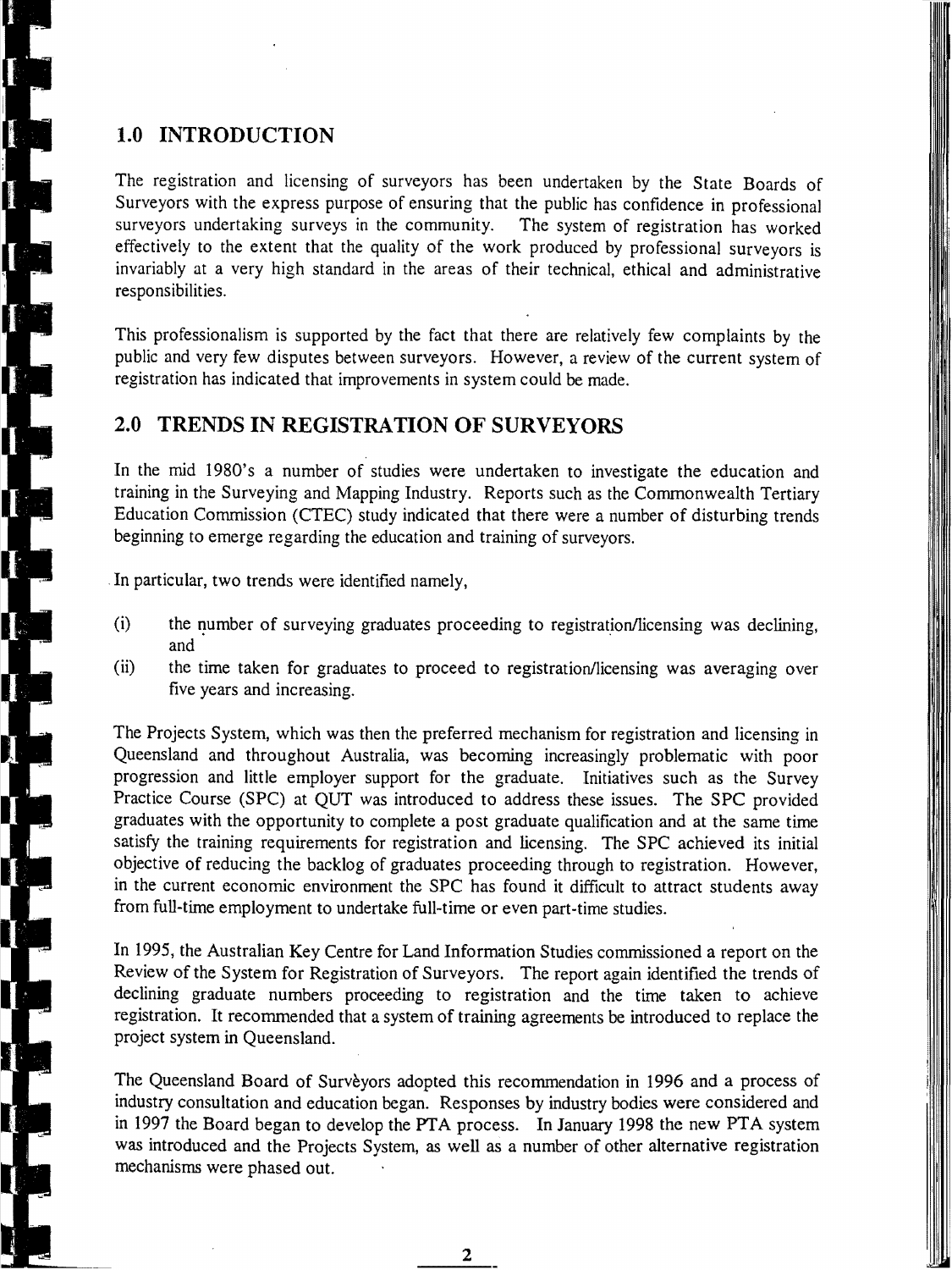## 3.0 DESIGN OF THE PROFESSIONAL TRAINING AGREEMENTS

The Professional Training Agreements were designed to facilitate a co~operative training approach to enable graduates to reach a level of professionalism and competence suitable for professional registration with the Surveyors Board of Queensland or an equivalent professionai body. Moreover, the PTA was designed to provide a structured training program to assist a Registered Surveying Graduate with continuing education, training and development of their skills.

The issues and concerns identified by the Profession were examined and addressed during the development of the PTA's. Some of the key issues identified included:

- the PTA should supplement existing registration processes such as the Survey Practice Course;
- the PTA should not place an onerous burden on the supervising surveyor and thereby discourage such agreements;
- the majority of the training within the PTA should be 'on the job' training which should be available within a typical survey practice;
- there should be mechanisms in the agreement to provide additional training outside the graduates place of employment if it is deemed necessary; and
- the PTA should be flexible enough to accommodate a range of situations which will inevitably arise during the training period e.g. change of employment.

## 4.0 THE MAIN ELEMENTS OF THE PTA

#### 4.1 Who Is Involved In The PTA And What Are The Entry Requirements?

The emphasis of the PTA's is on the training component, with assessment occurring throughout the process by regular reporting and a final interview with the Board. The PTA involves the Applicant, a Supervising Surveyor, the Surveyors Board of Queensland and, where applicable, the Queensland University of Technology.

Prior to entering into a PTA an Applicant must have a four (4) year degree in Surveying and the equivalent of twelve (12) months of approved postgraduate experience. The PTA can be transferred between Supervising Surveyors, subject to certain conditions and the approval of the Board.

#### 4.2 Competency Based Assessment

The PTA includes a range of core activities which essentially are competencies expected of all professional surveyors seeking general registration. These core competencies should be capable of being provided in almost any survey practice. Additional competency areas are then identified to cover 'endorsements to perform specialised surveys, e.g. cadastral, engineering surveys and so on.

In the PTA six core and three optional modules, must be satisfactorily completed to achieve Registration as a Surveyor.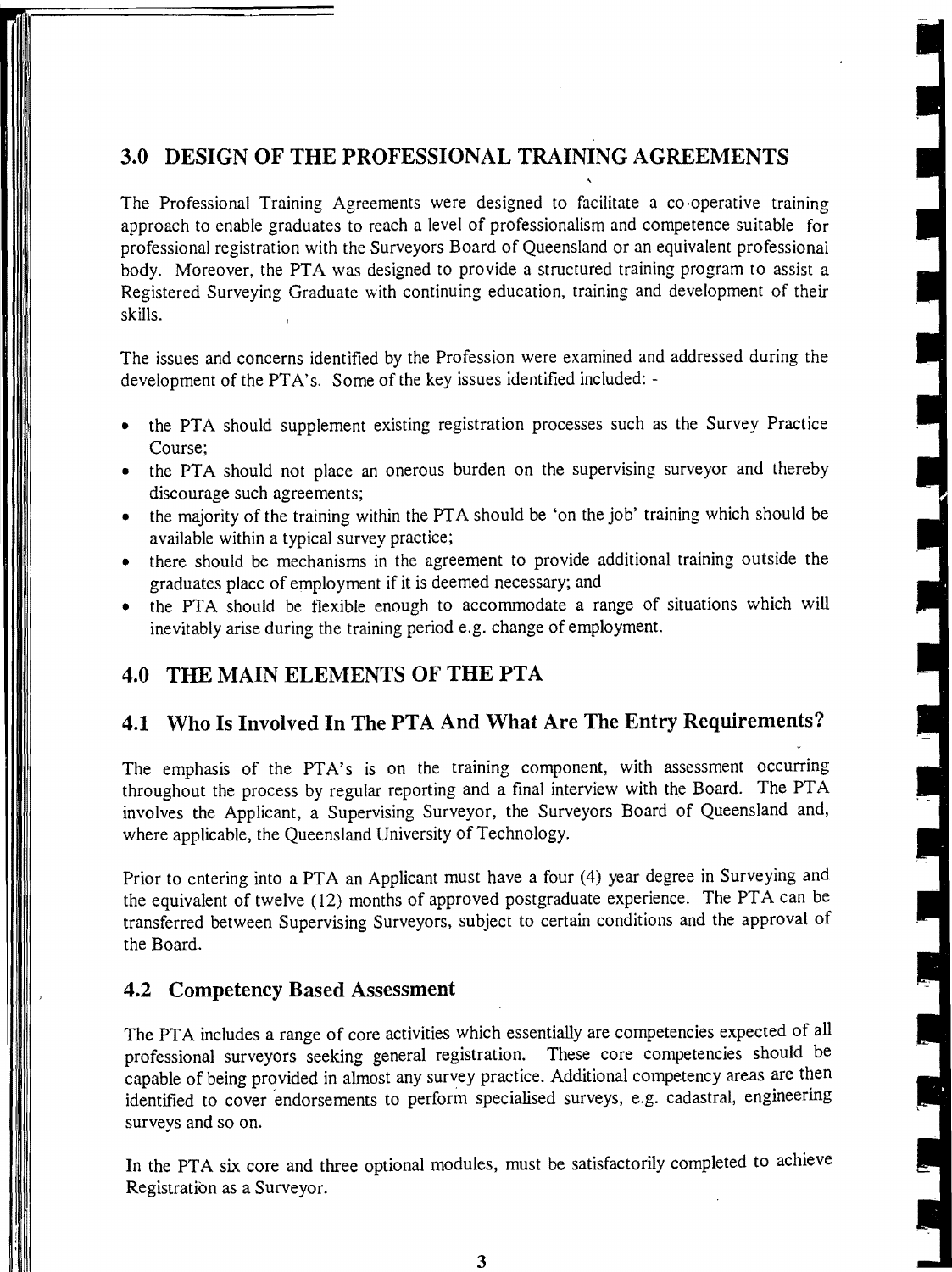#### The six core modules comprise:

*• Generic Skills, including* 

•

**•** 

- *Ethics and professionalism,*
- *Regulation of Surveying in Queensland,*
- *Basic surveying skills,*
- *Communication skills.*
- *Professional Practice Management.*
- *Survey Computing and Processing.*
- *Boundary Definition Surveys.*
- *Control Surveys (GIS and GPS).*
- *Project Site Surveys.*

#### The optional modules currently include:

- *Property Development Surveys.*
- *Advanced Boundary Definition Surveys.*
- *Engineering Surveys.*
- *Advanced Professional Practice Management.*

Other optional modules may be developed in due course or as dictated by demand.

Three optional modules, together with the six core modules above, when completed at an appropriate competence level, would provide for Registration as a Surveyor. The granting of specialist endorsements is related to the choice of Optional Modules.

An example module is shown in Appendix 2.

#### **4.3 Term of the PTA**

The PTA is designed to be completed within a period of not more than two (2) years. An Applicant who considers they can demonstrate professional and technical competence within a reduced period, may apply to the Board for a reduced time frame. For example, applicants attempting the SPC in the 'full-time' format could apply for a reduction in the timeframe. Where valid reasons are documented, the PTA can be suspended for a period and then restarted at a later date. This process may occur a number of times during the life of the PTA. The Board considers that the total elapsed period should not exceed four (4) years and that the minimum period spent at anyone time, as part of a PTA, should not be less than four weeks.

The above approach will provide some flexibility to the process, while ensuring that worthwhile structured training is' provided, albeit with some breaks. As occurs at present the Board will always be willing to consider exceptional circumstances, on a case by case basis.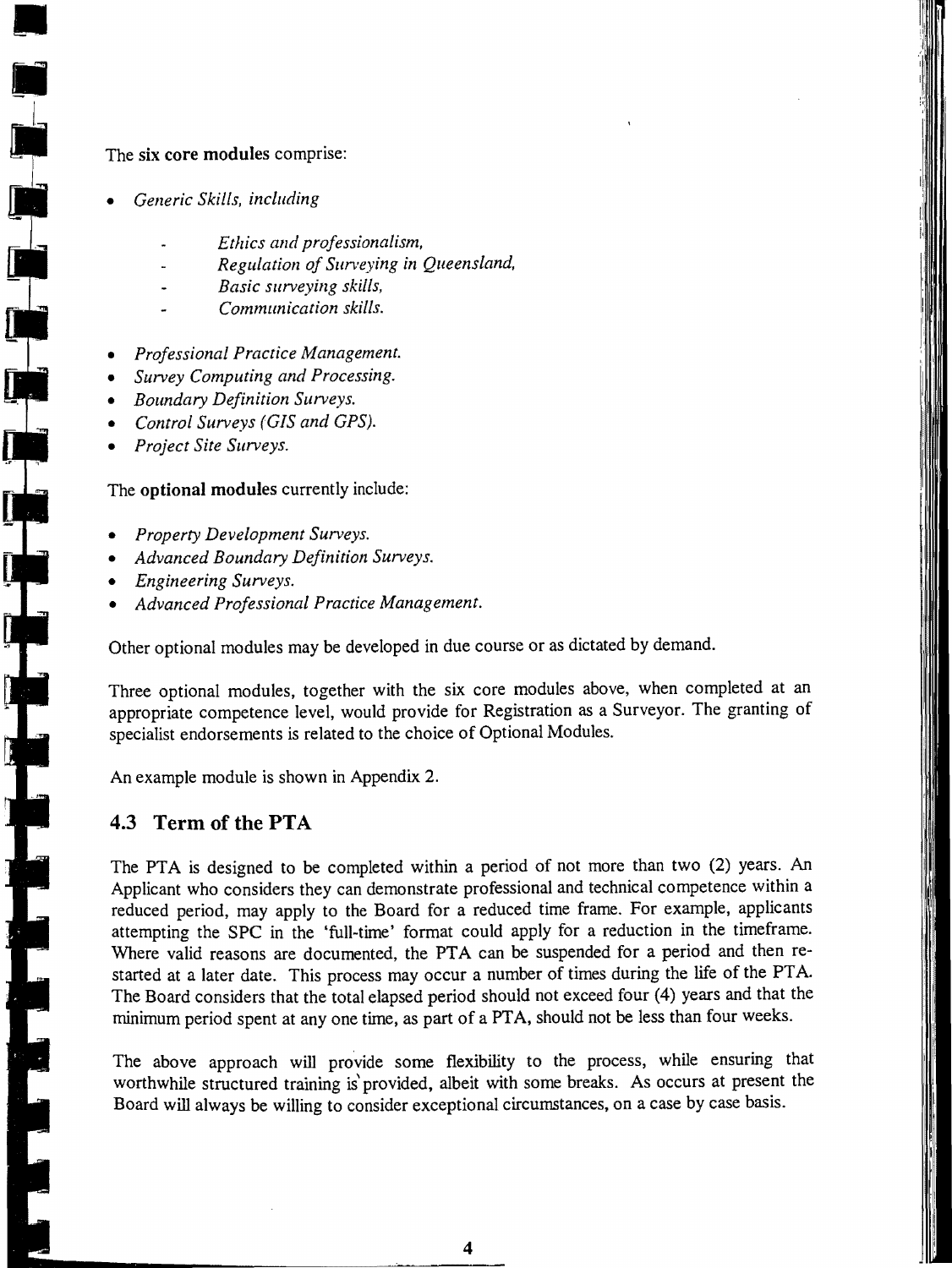# **4.4 Components of the PTA**

The PTA is usually developed by the graduate in consultation with the Supervising Surveyors. It generally includes the following components: -

- the parties to the Agreement and their responsibilities;
- the purpose and objectives of the Agreement;
- the scope and limits of the Agreement;
- the practices, procedures and assessment to be followed;
- a flow chart detailing events and projected dates of completion;
- details of the Applicant including academic record and experience;
- details of the firm/company employing the Applicant; and
- details of the Supervising Surveyor.

The last two dot points above assist in developing an overall picture of the expertise and facilities available within the survey practice. This background assists with the establishment of an appropriate PTA and helps to identify those components able to be provided within the practice and those which may need to be outsourced.

The Board provides applicants with a set of guidelines, a sample agreement and a proforma to complete their PTA.

#### **4.5 Responsibilities**

The responsibilities for the Training Agreement are for:

The Applicant;

- to develop in conjunction with the Supervising Surveyor, a program for the Training Agreement;
- to understand the detail of the Training Agreement;
- to register the Training Agreement with the Surveyors Board;
- to satisfy the tasks as set out in the Training Agreement within the specified time periods; and
- to develop professional skills and ethics.

The Supervising Surveyor;

- to develop in conjunction with the Applicant, a program for the Training Agreement;
- to report to the Board as required by the Training Agreement;
- to report to the Board about the applicant at the completion of the agreement;
- to ensure that reasonable resources are available to undertake the training; and
- to provide supervision, leadership and tutoring.

The Surveyors Board;

to develop a model Training Agreement package;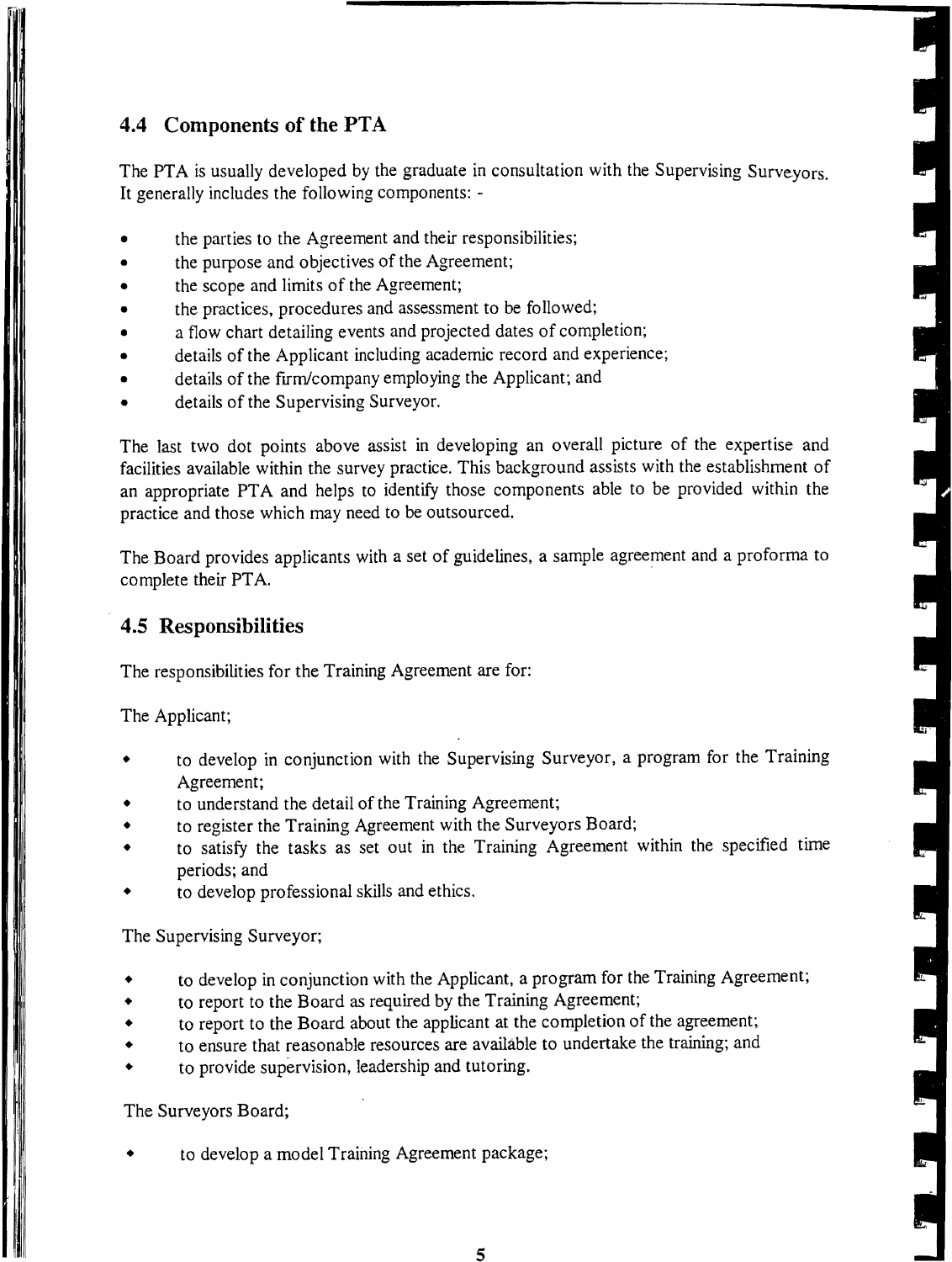- to assess Training Agreement applications to ensure that they encompass a total quality management approach; and
- to register and monitor the Training Agreement.

#### **4.6 Supervision**

The Supervising Surveyor has the responsibility for determining the amount and level of supervision, which is provided to the applicant. Supervision should be provided in line with the requirements of Sections 18 and 20 of the Surveyors Regulations 1992 and Board Memorandum 6/93 on Supervision. The Supervising Surveyor is solely responsible for surveys carried out under their supervision and as such should exercise a standard of supervision that would ensure the survey reflects their professional responsibilities and complies with relevant statutes.

The extent of supervision will vary according to the experience, skill and ethics of the Applicant. A minimum level of supervision would include the following:

- 1. The Supervising Surveyor should fully brief the Applicant on the purpose and detail of the survey before the Applicant commences their involvement in that survey;
- 2. The Supervising Surveyor should discuss all aspects of the survey with the Applicant at the completion of the work.

# **4.7 Flexibility and Options within the PTA**

Flexibility in the choice of optional modules is available within the PTA with the overall intent being the provision of education and training to develop a well-rounded professional surveyor. The Applicant may utilise providers of postgraduate block courses to satisfy the Board on their competence in specific core and optional elements of competence. That is, appropriate topics relating to a broad spectrum of work carried out by a professional surveyor may be undertaken.

The Board encourages Applicants and Supervising Surveyors to utilise secondments to other professional survey firms and make use of education providers for elements of the PTA, which may not be readily provided in-house. The range of providers does not need to be limited to traditional sources and methodologies.

The development of the PTA will depend upon the training stream chosen by the graduate. The PTA can be based on obtaining training and practical experience in the workplace, or through a combination,of the Survey Practice Course and the workplace.

An applicant who has entered into a PTA and, due to certain circumstances, requires a variation to the agreement, may rèquest a review of the training agreement structure. During the course of the PTA, the Agreement may only be altered in relation to an exclusion of specialist endorsement components, a change in how a core module is to be undertaken or a change in Supervising Surveyor. Other variations will require the preparation of a new PTA.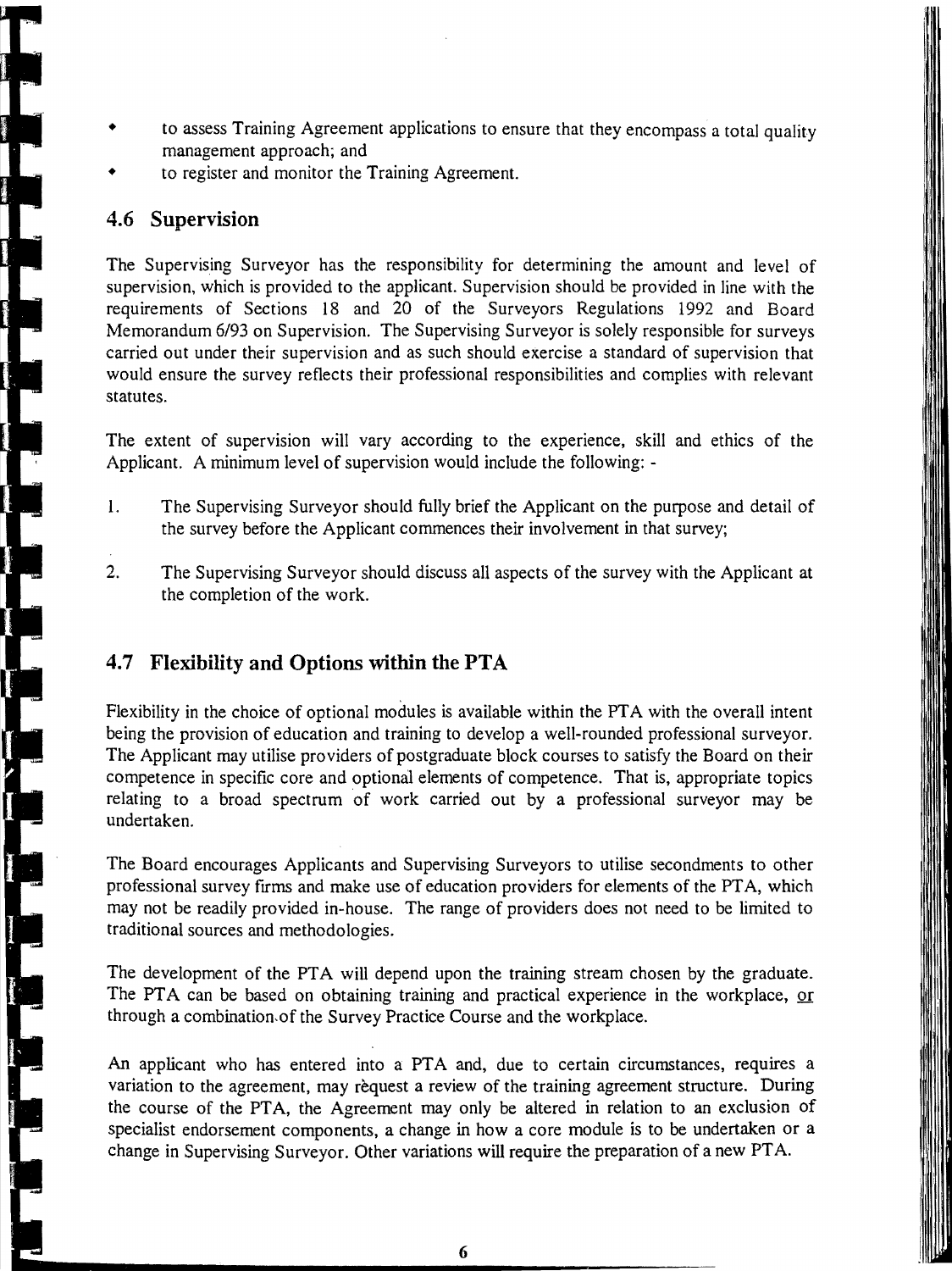#### **4.8 Other Certified Training**

The Board may recognise training provided by other organisations. Such training will normally be an approved course undertaken at a certified training organisation (e.g. Tertiary institution) and must include an assessment component within the course. Thus, training may be provided through PTA's from the Surveyors Boards in other Statesfferritories and certified training from other recognised bodies such as tertiary education institutions.

**I** 

J

J

J

'.,

Evidence of competence in the form of certified academic transcripts or certificates of competency should be submitted as evidence to the Supervising Surveyor and documented within the reports and/or portfolio submitted by the applicant. The Supervising Surveyor will then assess the module for competence, within the overall PTA.

# **4.9 Levels of Endorsement**

The current levels of registration and endorsement include:

- registration as a Surveyor;
- cadastral endorsement (Licensed Surveyor);
- engineering endorsement;
- consulting endorsement.

. Registration as a Surveyor requires the satisfactory completion of core competency modules in the PTA. Each additional endorsement or specialisation will then require the completion of additional modules in the area of specialisation. Details of these endorsements are contained in Appendix 1.

## **5.0 ASSESSMENT OF THE PTA**

A necessary element of the training agreement is monitoring, to enable assessment to be carried out on a continual basis. A portion of the monitoring is through informal discussions between the Applicant and the Supervising Surveyor. The results of the monitoring will assist in providing a training program that is comprehensive, flexible and not specifically biased to any aspect of Surveying.

The assessment of the PTA is performed through:

- Regular Reports
- A Professional Assessment Project (PAP)
- Board Interviews

#### **5.1 Regular Reports**

Reports are submitted to the Board initially on a three (3) monthly basis for the first two (2) reports and thereafter on a six (6) monthly basis. The reports are considered to be an important assessment tool and are to be comprehensive and professionally presented. They are expected to contain: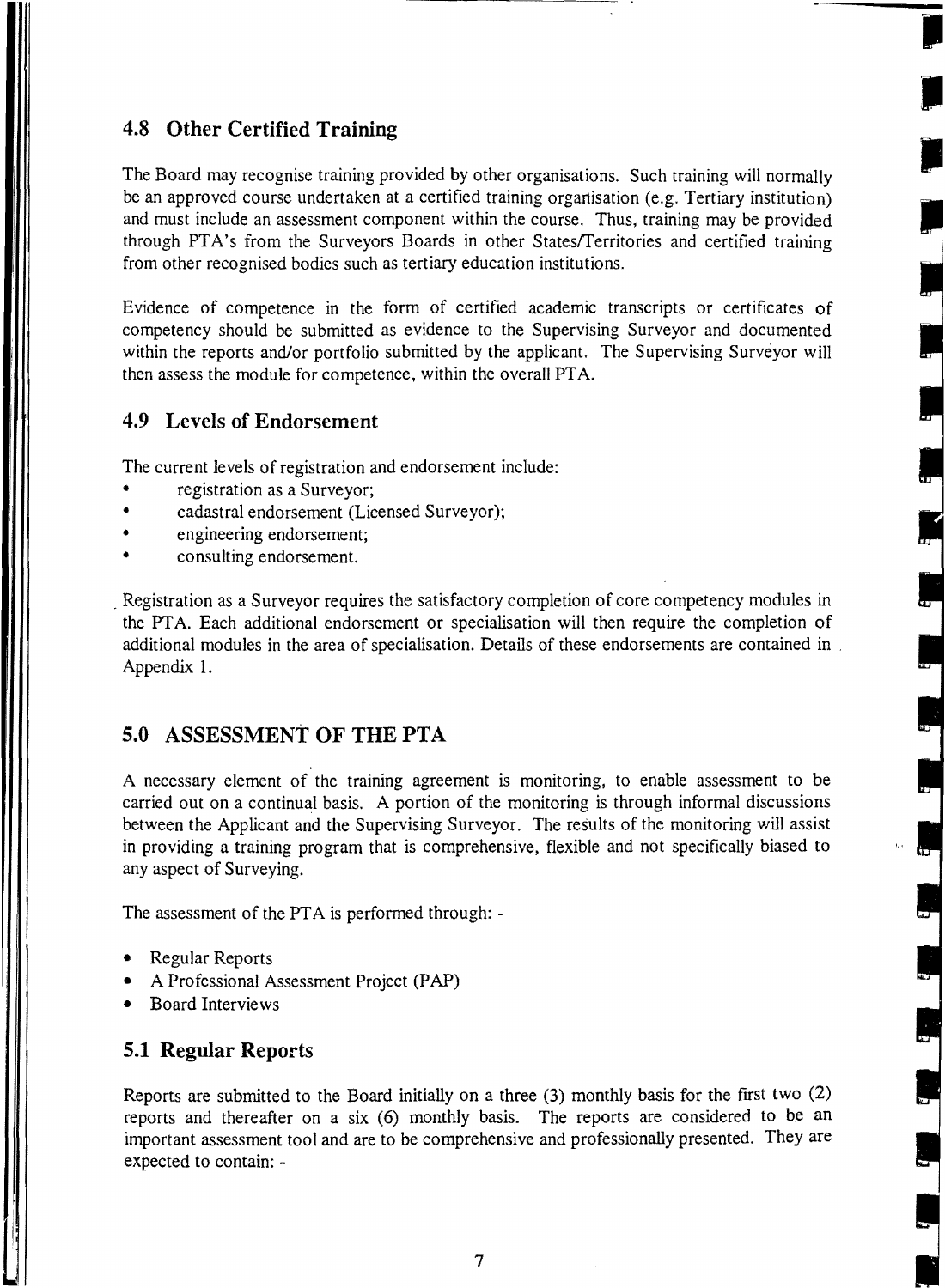- a self assessment summary detailing the work that has been completed since the last report, responsibilities attained and assessment of their personal progress;
- a brief report by the supervising surveyor on the progress and performance of the candidate;
- a copy of their personal work diary detailing jobs completed and activities undertaken;
- a work portfolio containing the details of representative jobs undertaken by the Applicant throughout the training period; and
- details of competencies signed off over the period.

It is the responsibility of both the Applicant and Supervising Surveyor to identify potential shortcomings in the Agreement. as soon as these become apparent. This should then allow for early rectification of potential problems.

#### **5.2 Professional Assessment Project**

To support Registration and any associated specialist endorsements applied for, the Applicant is required to successfully complete a Professional Assessment Project (PAP) as approved by the Board. This project should be done in conjunction with the PTA and should be completed by the end of the Professional Training Agreement.

Where the Applicant intends to apply for a specialist endorsement, the PAP should be based on the specialisation. For instance, the Licensing endorsement would require the successful completion of a cadastral-based PAP. The Engineering endorsement requires the successful completion of an engineering based PAP. Commonly PAP's will incorporate both cadastral and engineering aspects for both endorsements.

It is considered that the PAP should commence at about month fifteen (15) of the PTA. It should be completed within six (6) to nine (9) months.

#### **5.3 Board Interview**

┪<br>Ŋ

I.<br>I.

After the completion of the two year training period and the PAP, the Applicant applies for an oral examination before a Panel established by the Board. The Applicant will be examined in a number of areas to assess their training; competence in surveying; understanding of Ethics and Professionalism, Practice and Management.

# **6.0 PROGRESS OF THE PTA'S IN QUEENSLAND AND OTHER STATES**

The Queensland Surveyors Board introduced PTA's in January 1998. Apart from some minor problems in establishing a few of the early agreements and the administrative mechanisms for monitoring the PTA's, the implementation of the new system has been very successful.

The Board currently has 22 graduates undertaking the PTA process. Of these graduates 15 are completing their PTA in association with the Survey Practice Course whilst the remainder are undertaking their PT A completely within their place of employment.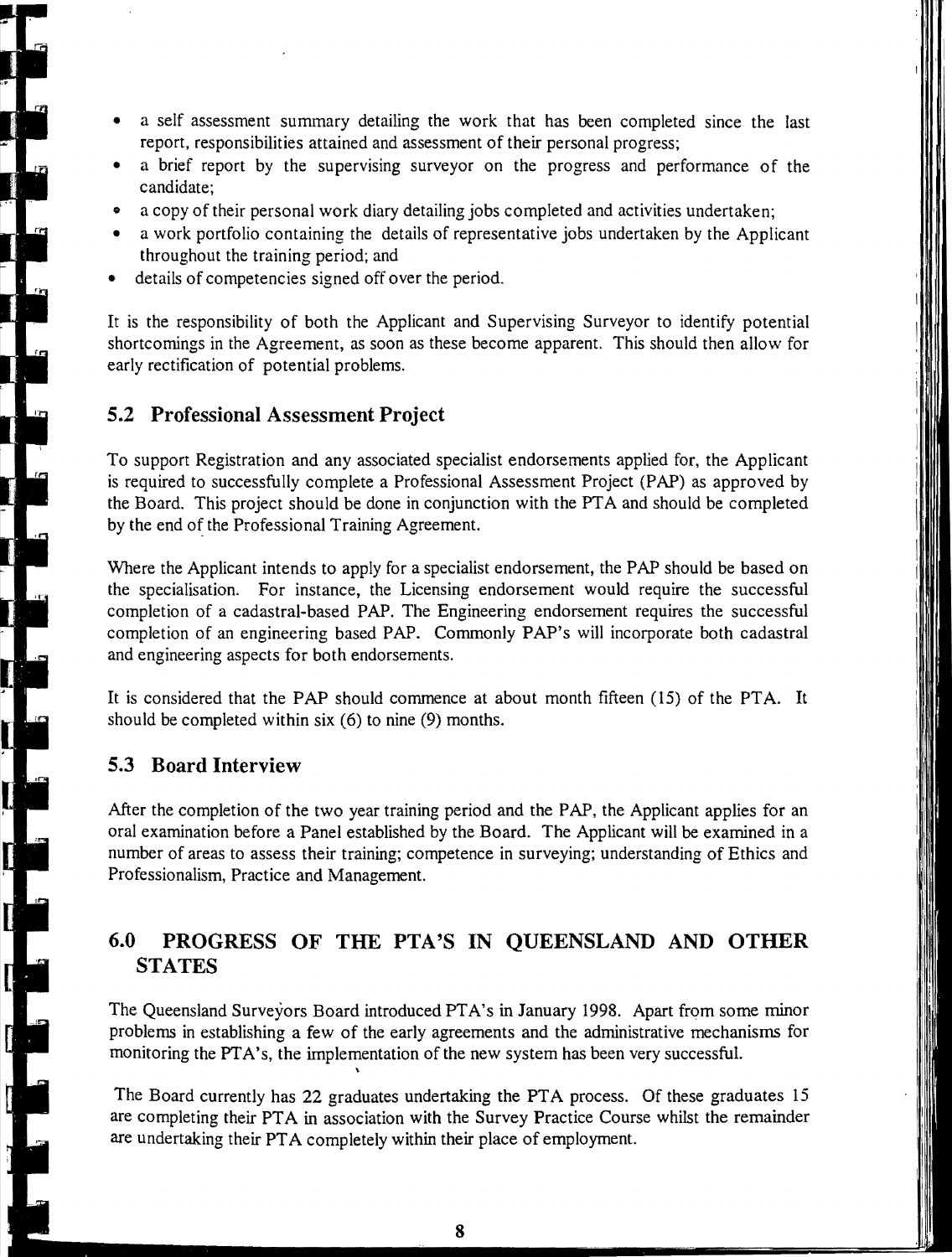To date the quality of the reports and work folios have been of a high standard and the Board is encouraged by the quality of the work submitted. It is expected that the first surveyors to be registered and licensed through this process will emerge in late 1999 or early 2000. The PTA process will undergo further review and refinements to ensure that the quality of registrants is maintained and that any undue administration is minimised. I

I

**I** 

It has been promising to see that other states are also progressing towards the adoption of the PTA system. Victoria has implemented a PTA system, whilst the other states are in the process of developing or refining their agreements. This has led to discussions by the various Boards on the development of a National PTA. The objective of the National PTA is to provide a mechanism for the reciprocation and transfer of agreements between states.<br>Although each state will have some variations in their agreements the overall concept of a two year structured 'on the job' training program will be standardised.<br>7.0 CONCLUSIONS

#### **7.0 CONCLUSIONS**

The introduction of Professional Training Agreements as a new pathway to registration has to date been a successful and positive initiative of the Board. The development and introduction of the PTA's has been achieved through consultation with the profession and the industry as a whole. The PTA process involves a co-operative arrangement between the Board, the Graduate and The Supervising Surveyor, which now establishes and ensures that **Supervision** on the progress of the graduate occurs.

In establishing the PTA system the Board sought to maximise the its flexibility and ensure that existing resources such as the Survey Practice Course could be utilised. This flexibility together with a structured approach to training should address some of the deficiencies identified in the past registration mechanisms. The process of assessment of competency is an ongoing activity of the Board and will require coritinuing refinement of these strategies for the future.

#### **REFERENCES.**

Surveyors Board of Queensland, 1998, *Guidelines for the Operation of Professional Training Agreements.*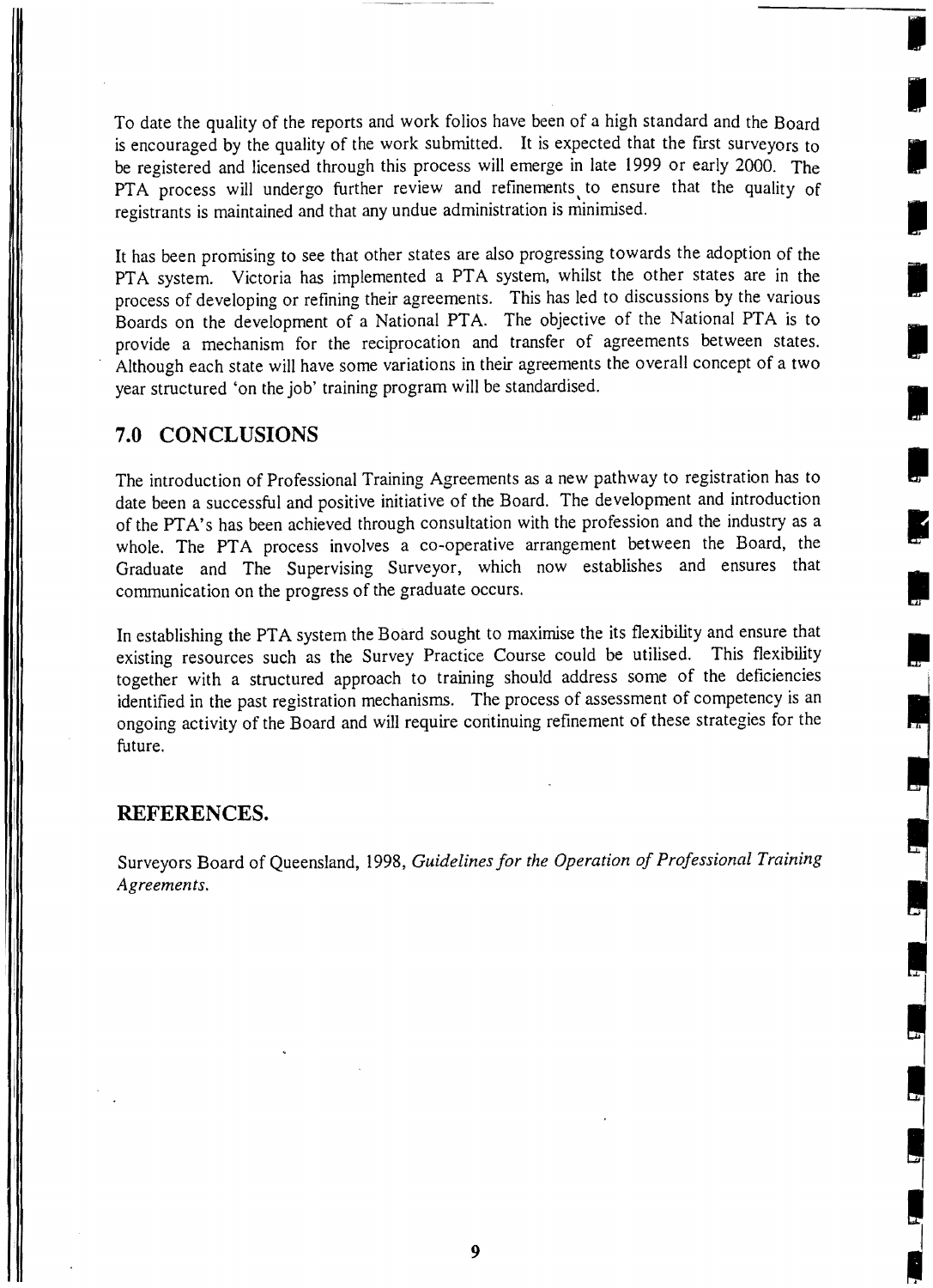# **I APPENDIX 1**

#### ENDORSEMENTS

I

**D** 

I

I

I

I

I

Endorsements can be achieved by completing the six Core Modules required for registration as a Surveyor and then selecting the appropriate Optional Modules to achieve the endorsement(s) desired. It is also required that the Professional Assessment Project (PAP) be undertaken in the area of specialisation of the endorsement. The appropriate endorsements can be achieved from the following combinations of Modules:

- Registration as a Surveyor and the Licensing (cadastral) endorsement Six core modules
	-
	- Property Development Surveys
	-
	-
- Advanced Boundary Definition Surveys<br>• another optional module<br>• Plus PAP in the cadastral/land development area.

#### Registration as a Surveyor and the Engineering endorsement

- Six core modules
- Property Development Surveys
- 
- Engineering Surveys<br>• another optional module
	- Plus PAP in engineering area.

# Registration as a Surveyor and the Consulting endorsement<br> $\bullet$  Six core modules

- Six core modules
- 
- Property Development Surveys<br>• Advanced Professional Practice<br>• another optional module • Advanced Professional Practice Management
	-
	- another optional module<br>• Plus PAP in approved area with emphasis on consulting activities.

• Plus PAP in approved area with emphasis on consulting activities.<br>
Registration as a Surveyor and the Licensing and Consulting endorsements

- Five core modules
- Property Development Surveys
- Advanced Boundary Definition Surveys
- , Advanced Professional Practice Management
- Plus PAP in approved areas.
- Registration as a Surveyor and the Licensing and Engineering endorsements
	-
- I Five core modules<br>
 Property Developm<br>
 Engineering Surve • Property Development Surveys
	- Engineering Surveys
- Advanced Boundary Definition Surveys<br>• Plus PAP in approved areas.
	- Plus PAP in approved areas.

#### Registration as a Surveyor and the Licensing, Engineering and Consulting endorsements

- 
- I Five core modules<br>
 Five core modules<br>
 Property Development Surveys
	- Advanced Boundary Definition Surveys
	- Advanced Professional Practice Management
	- Engineering Surveys
	- Plus PAP in approved areas.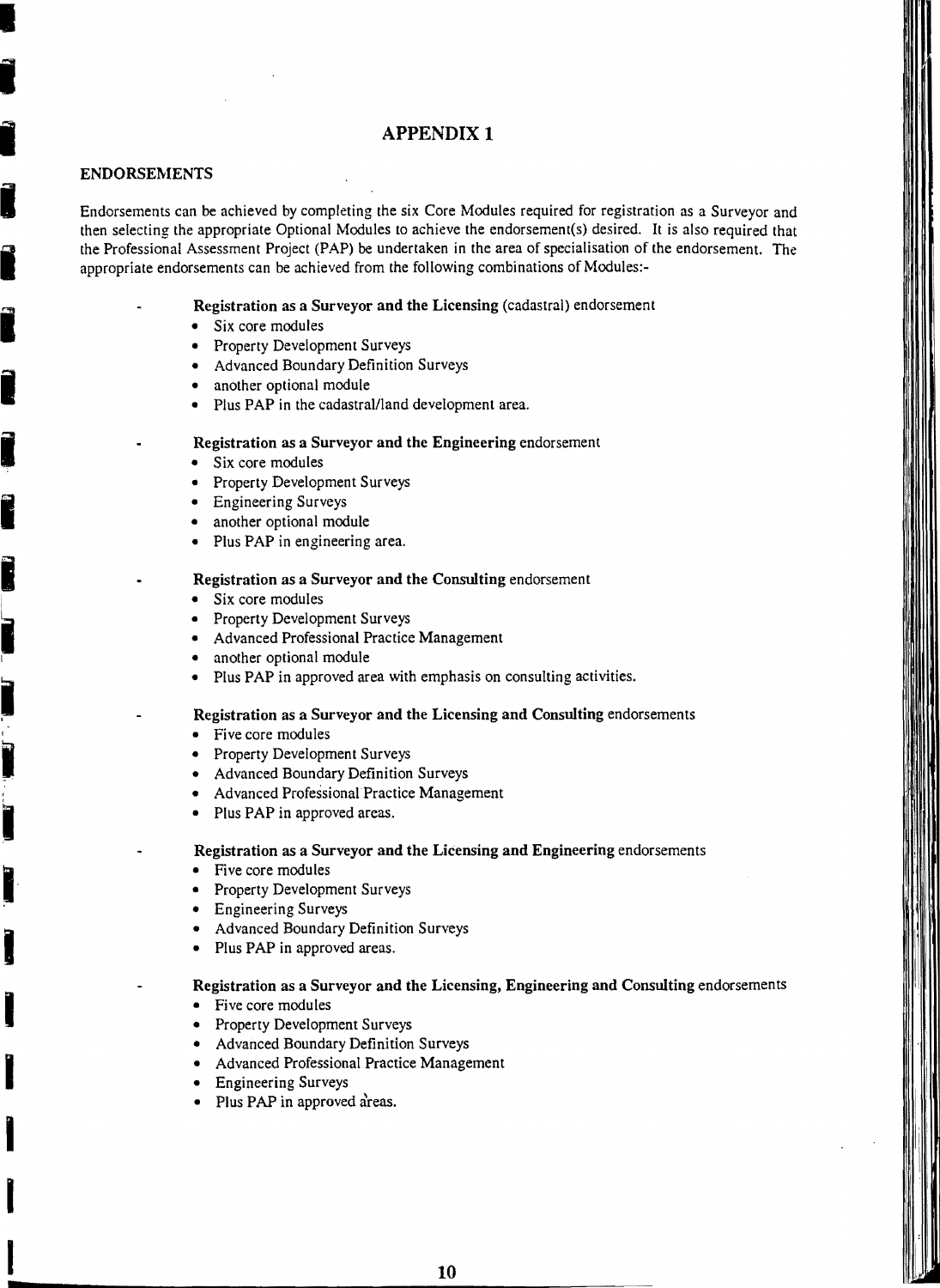#### **APPENDIX 2**

#### **SAMPLE MODULE**

| Module No/Name:               | Boundary Definition Surveys 1 |  |
|-------------------------------|-------------------------------|--|
| Indicative Duration in Hours: | $100 - 150$                   |  |
| <b>Prerequisite Modules:</b>  | Nï                            |  |

A very large component of the practice of surveying is related to cadastral surveying and in particular those<br>aspects involved with the definition of land boundaries. It is critical that professional surveyors, registered licensed to undertake boundary survey work, have a thorough understanding and knowledge of the requirements.

| <b>LEARNING TOPIC</b> |                                                                                                    | <b>COMPETENCY VERIFIED</b> |             |
|-----------------------|----------------------------------------------------------------------------------------------------|----------------------------|-------------|
|                       | Boundary Definition Surveys 1                                                                      | <b>SIGNATURE</b>           | <b>DATE</b> |
|                       | Introduction to Land Registration & Reinstatement                                                  |                            |             |
|                       | Searching                                                                                          |                            |             |
| 3                     | <b>Identification Surveys</b>                                                                      |                            |             |
|                       | Urban Surveys                                                                                      |                            |             |
|                       | Rural Surveys                                                                                      |                            |             |
| 6                     | Plan Preparation and Examination                                                                   |                            |             |
|                       | Reinstatement Computations and Reports                                                             |                            |             |
| 8                     | Survey Integration, Survey Co-ordination. Overview<br>of the changes in the practice of surveying. |                            |             |
|                       | Practical Work                                                                                     |                            |             |

| <b>LEARNING</b> | LEARNING OUTCOME                                                                                                                                   |  |
|-----------------|----------------------------------------------------------------------------------------------------------------------------------------------------|--|
| <b>TOPIC</b>    |                                                                                                                                                    |  |
|                 | Land Registration, Field Procedures and Field Notes, Cadastral History, Introduction to<br>Reinstatement.                                          |  |
|                 | Searching Procedures. Undertake searching for various cadastral jobs.<br>Assessment of search to determine approach to survey.                     |  |
| 3               | Suburban Identification Surveys, Reinstatement Exercises                                                                                           |  |
| $4$ and 5       | Complete a range of a cadastral surveys including surround surveys, subdivisional pegging,<br>building units and group title and easement surveys. |  |
| 6               | Prepare plan sketches suitable to final drafting.<br>Examine final plans suitable for registration using in-house QA System.                       |  |
|                 | Complete reinstatement calculations under guidance of a Licensed Surveyor.<br>Complete brief reinstatement reports for at least 5 surveys.         |  |
| 8               | Research and prepare a report for discussion with colleagues and the Supervising Surveyor on the<br>impacts of Survey Integration.                 |  |
| 9               | Field work and re-instatements. Discussion of re-instatements with colleagues and the Supervising<br>Surveyor.                                     |  |